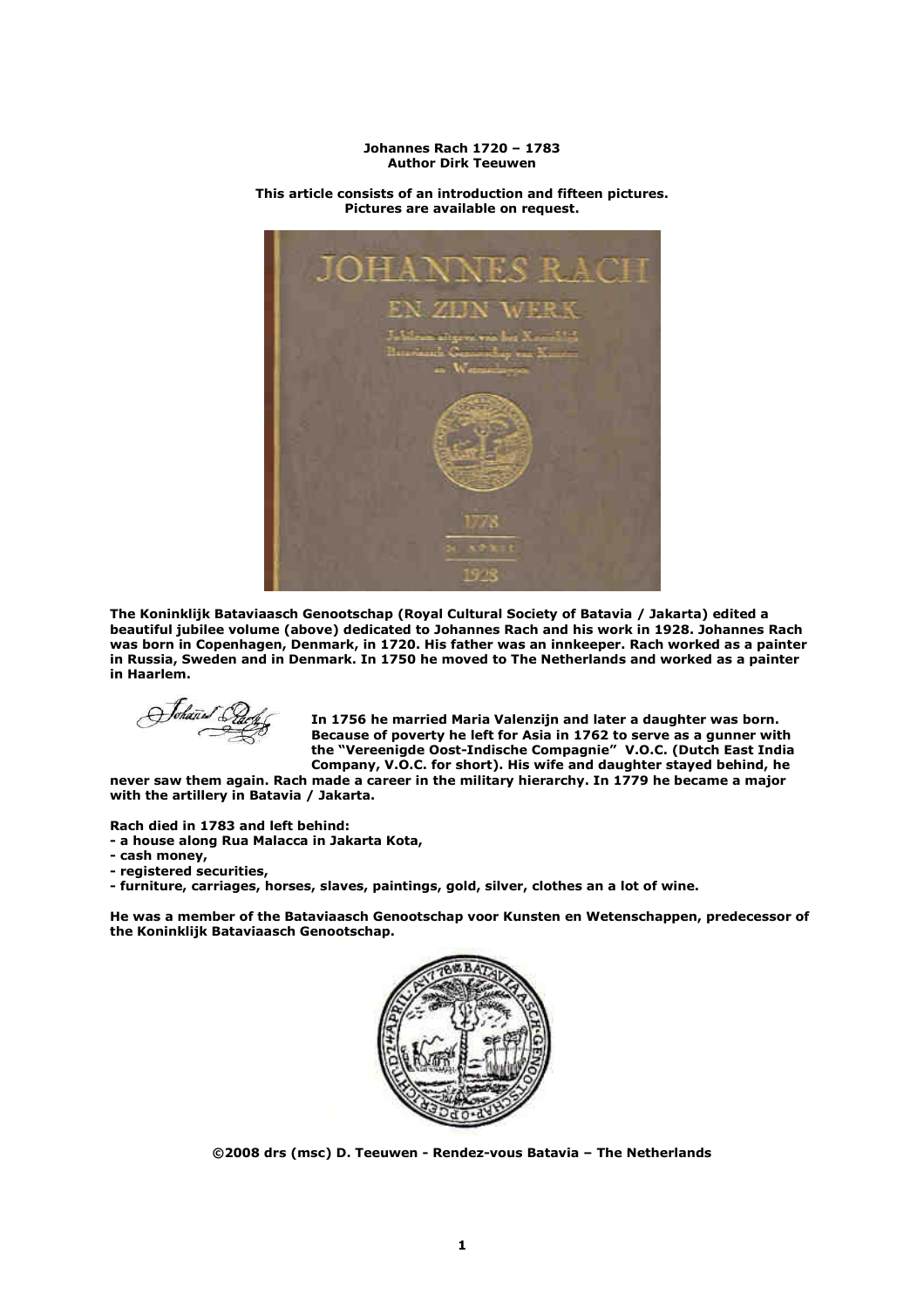

**Joh. Rach 1** 



**Joh. Rach 2**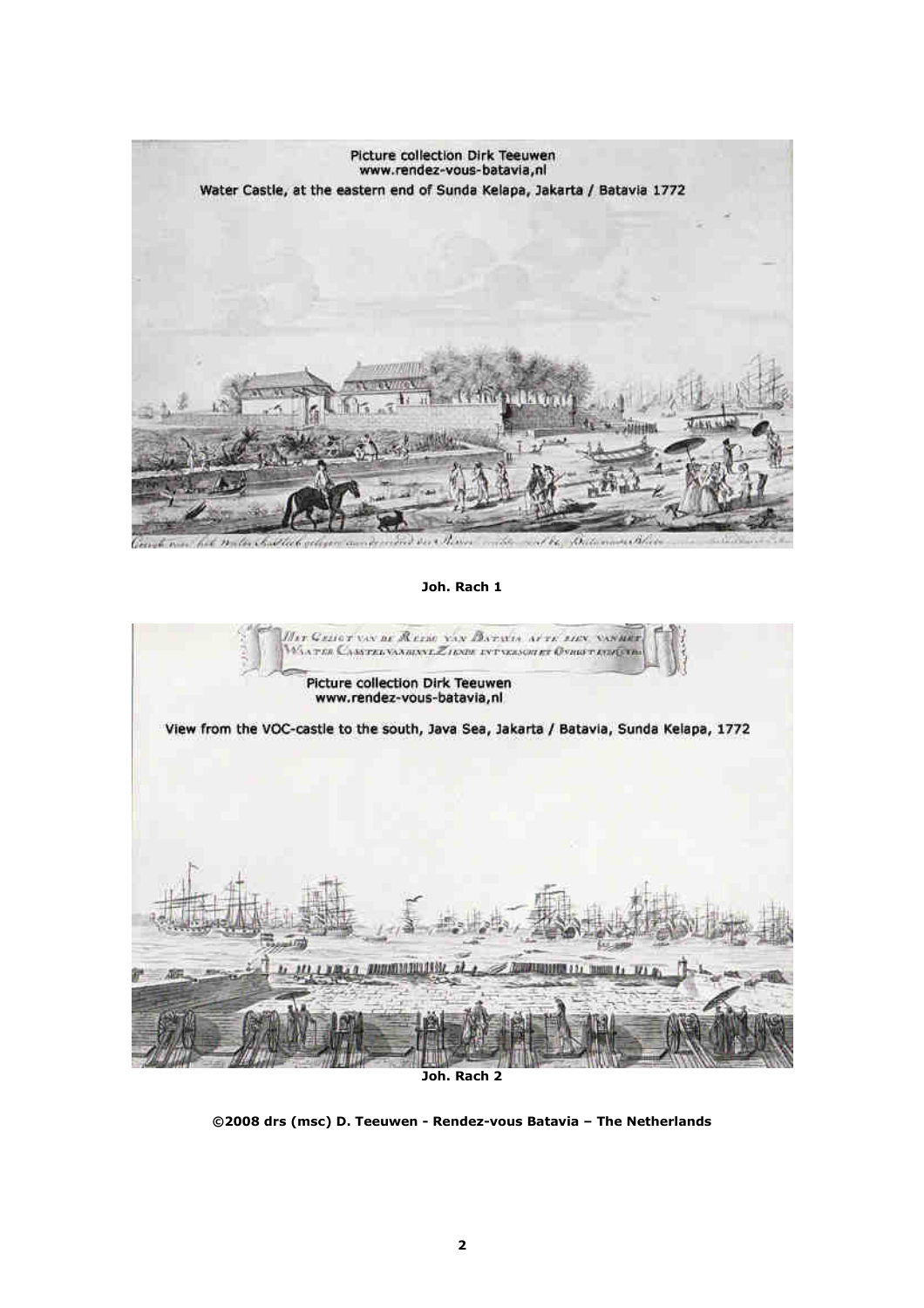

**Joh. Rach 4**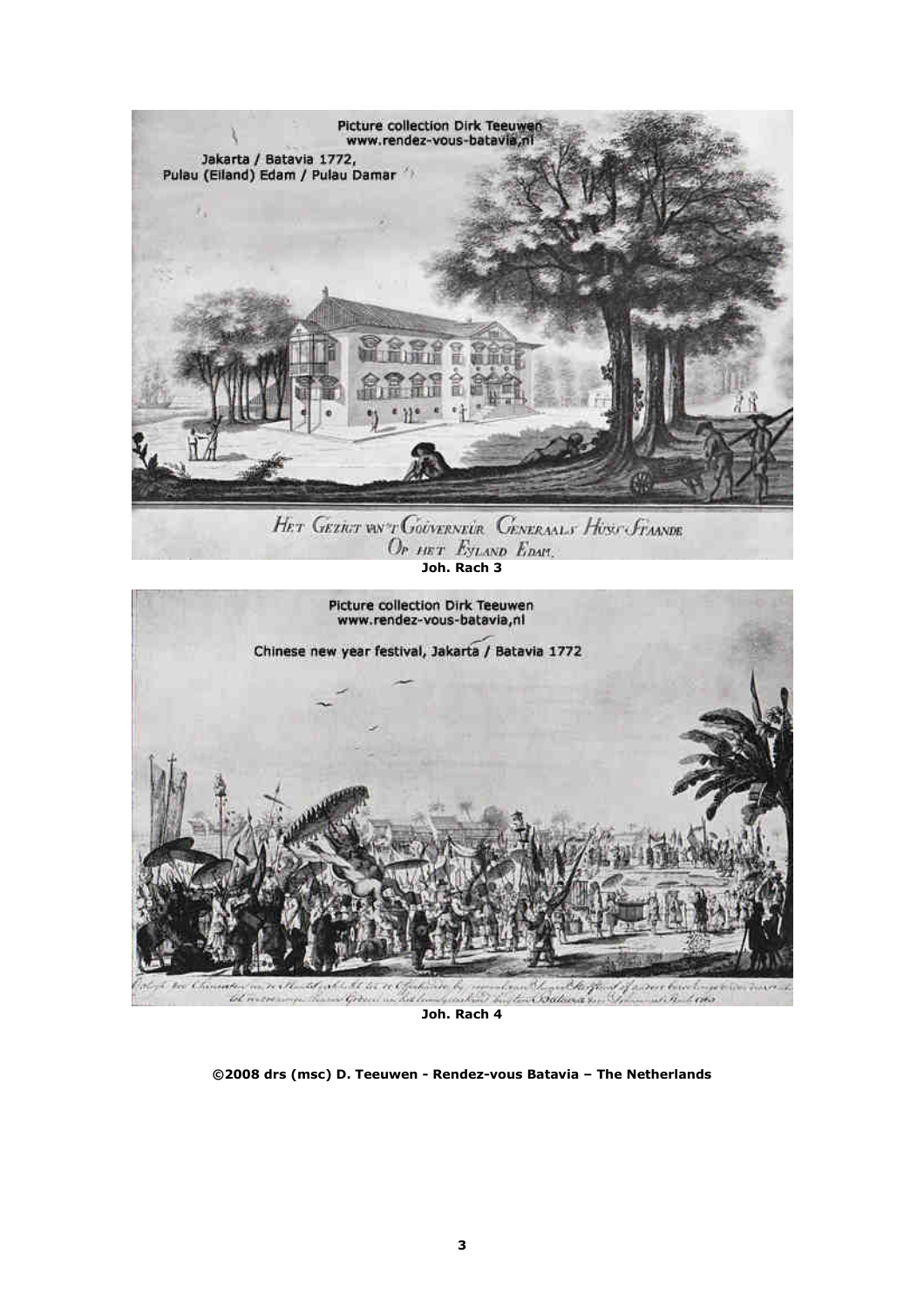

**Joh. Rach 6**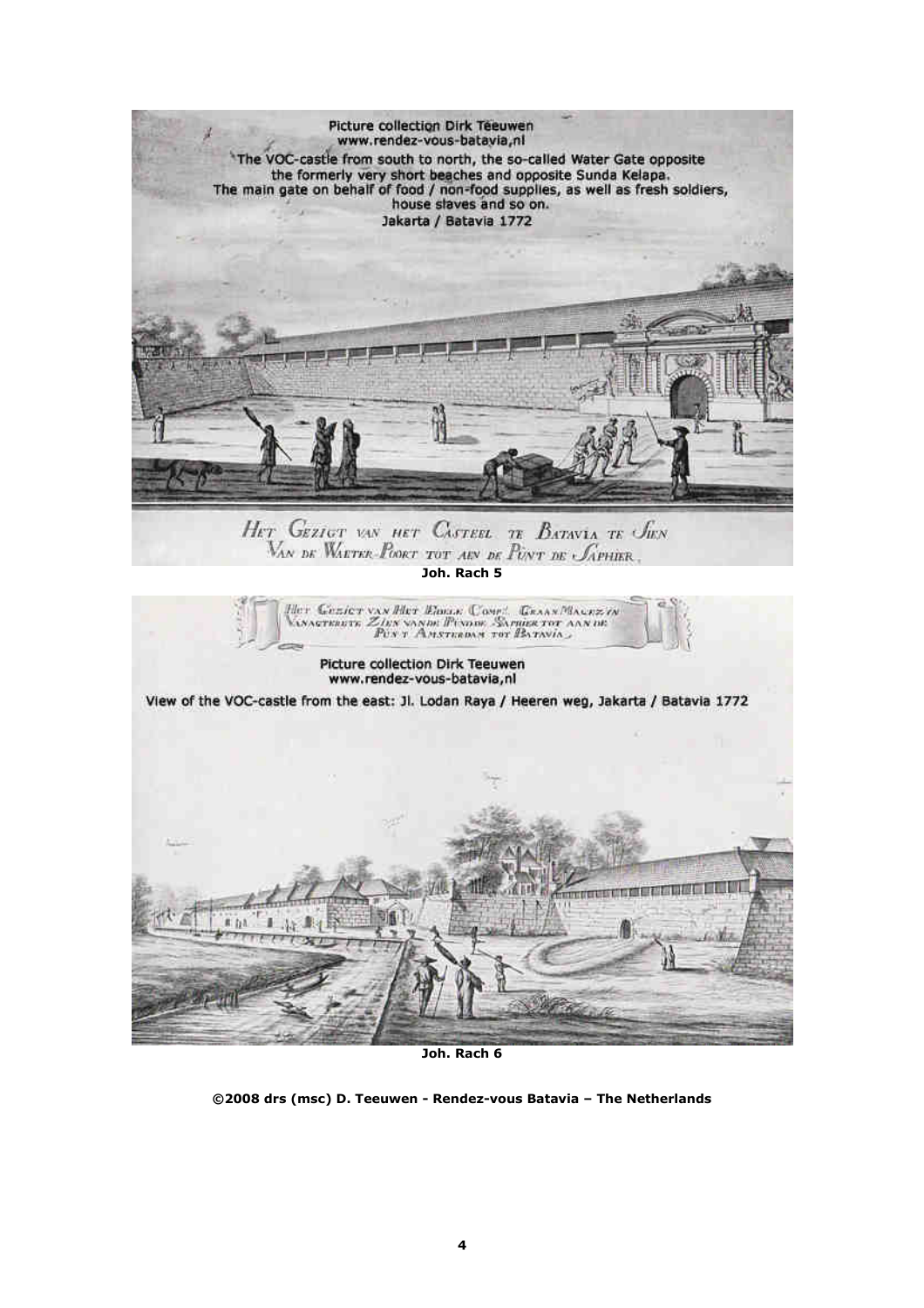

**Joh. Rach 8** 

**©2008 drs (msc) D. Teeuwen - Rendez-vous Batavia – The Netherlands**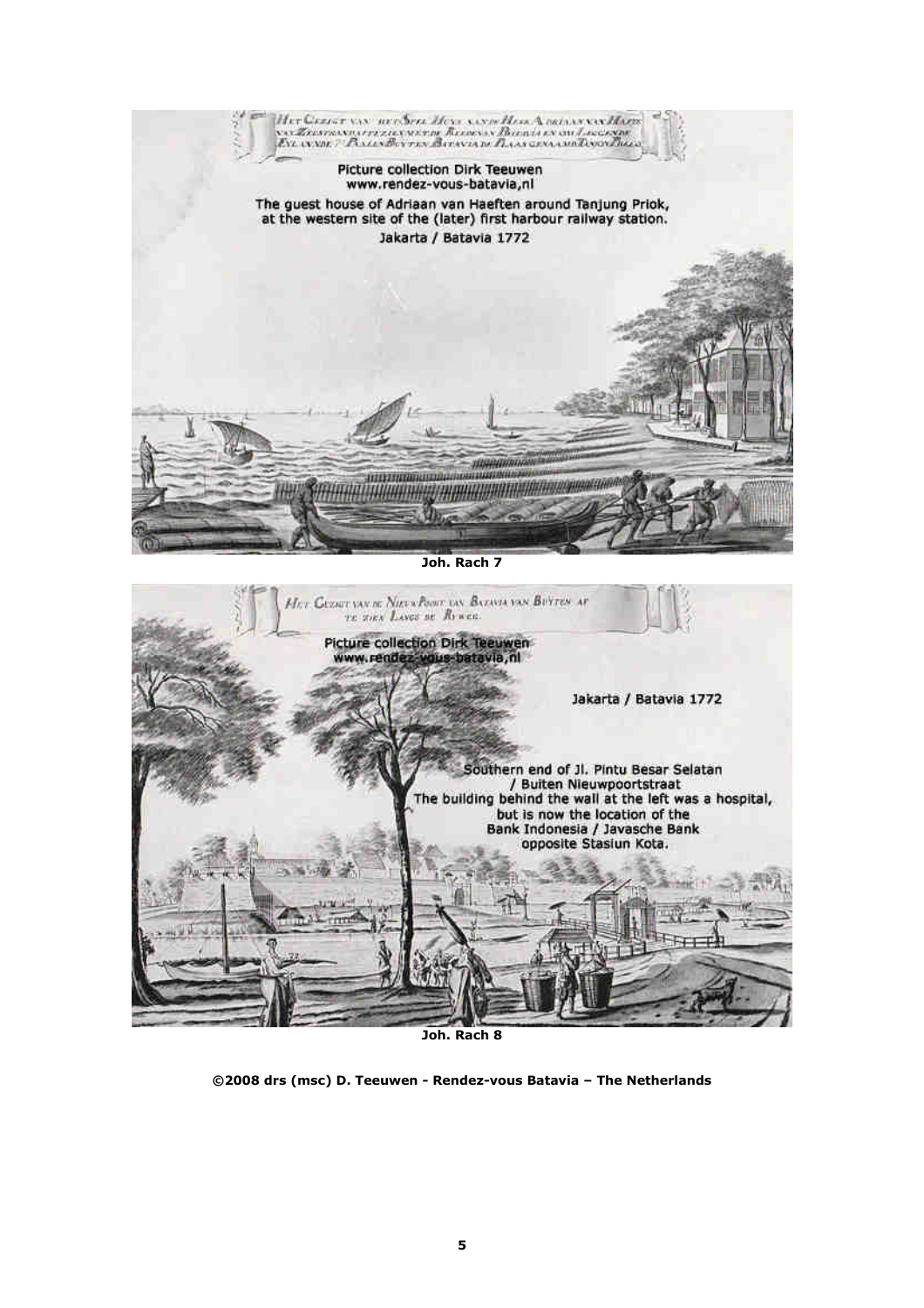

**Joh. Rach 9** 



**Joh. Rach 10**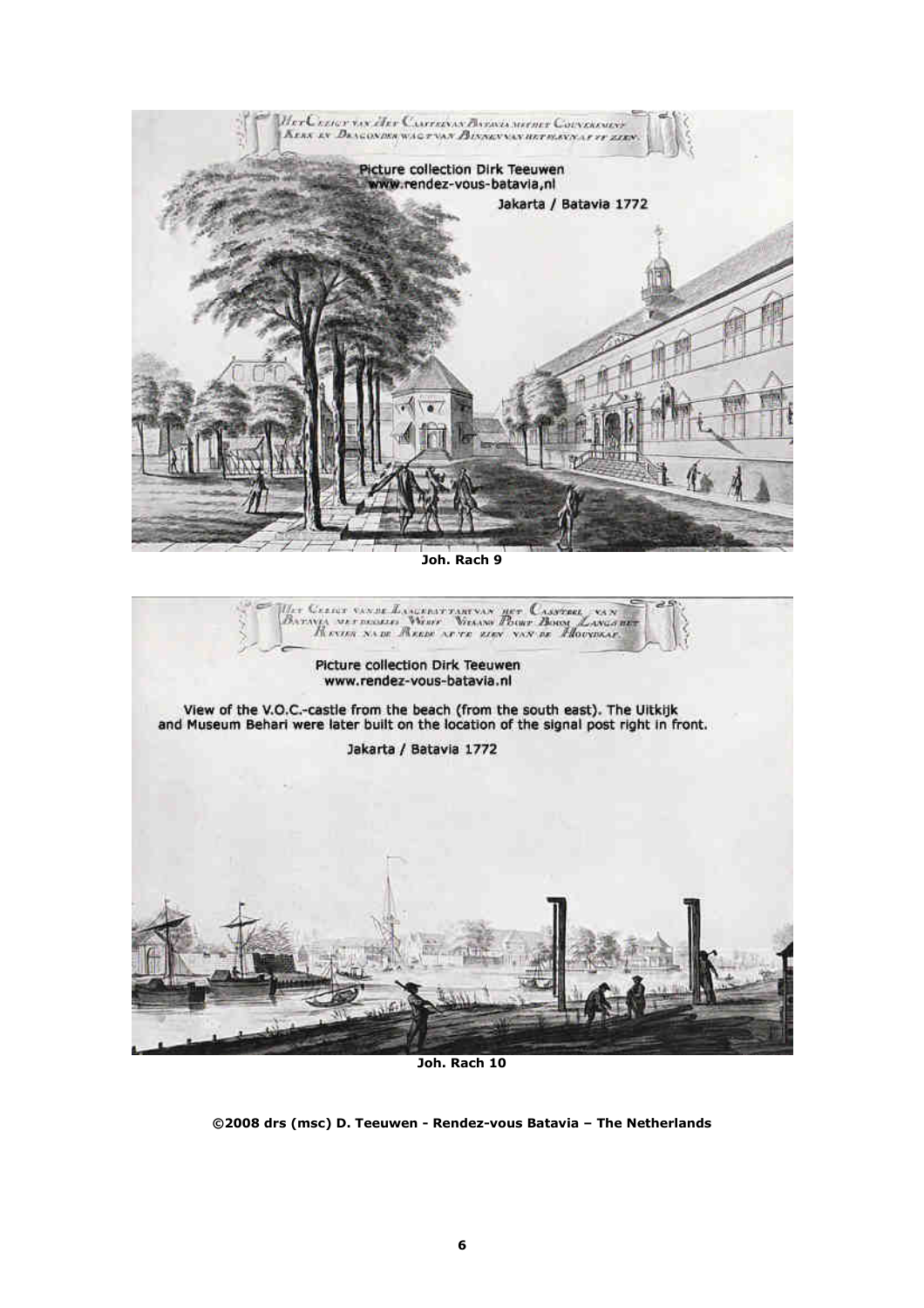

**Joh. Rach 12** 

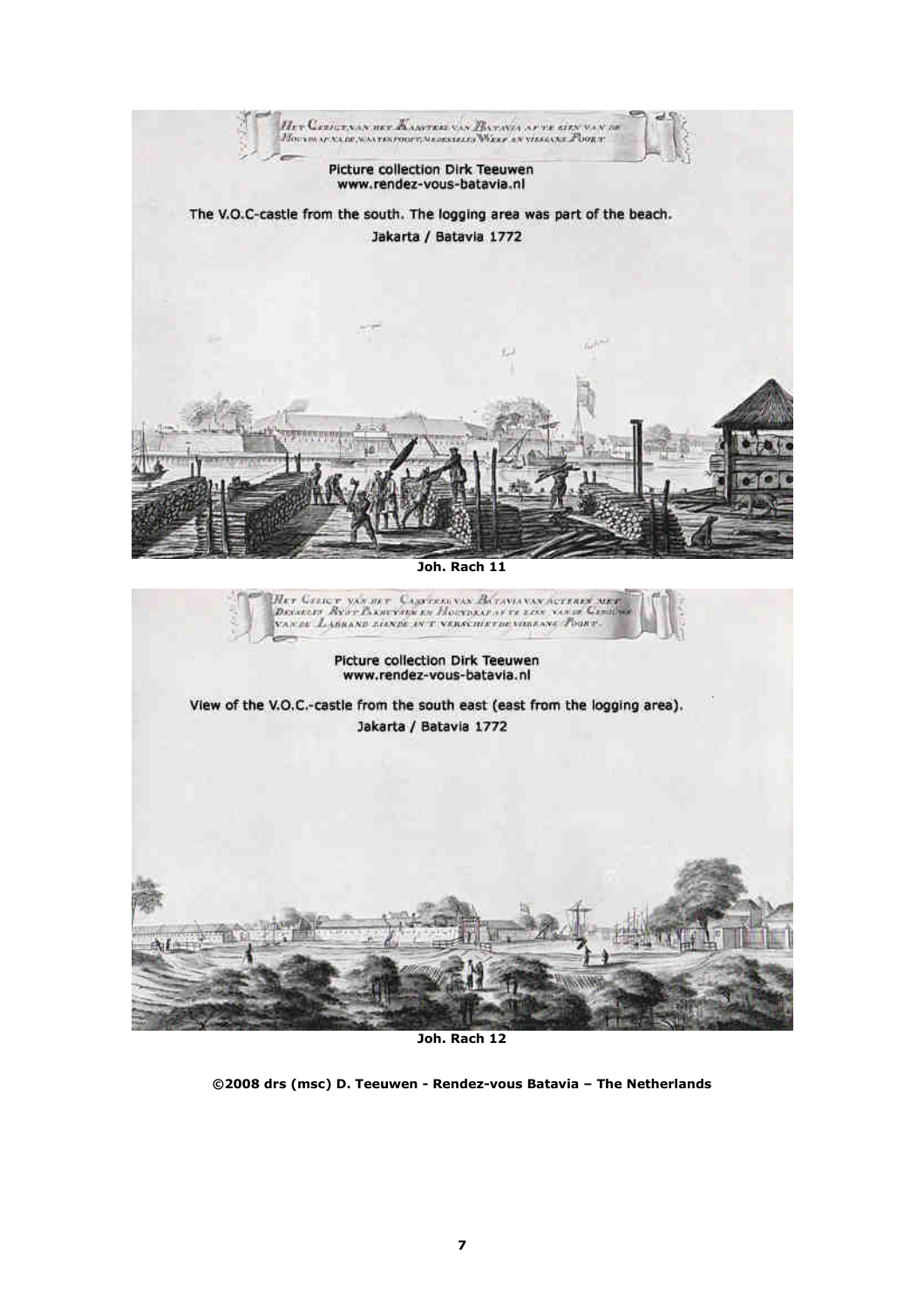

**Joh. Rach 13** 



**Joh Rach 14**